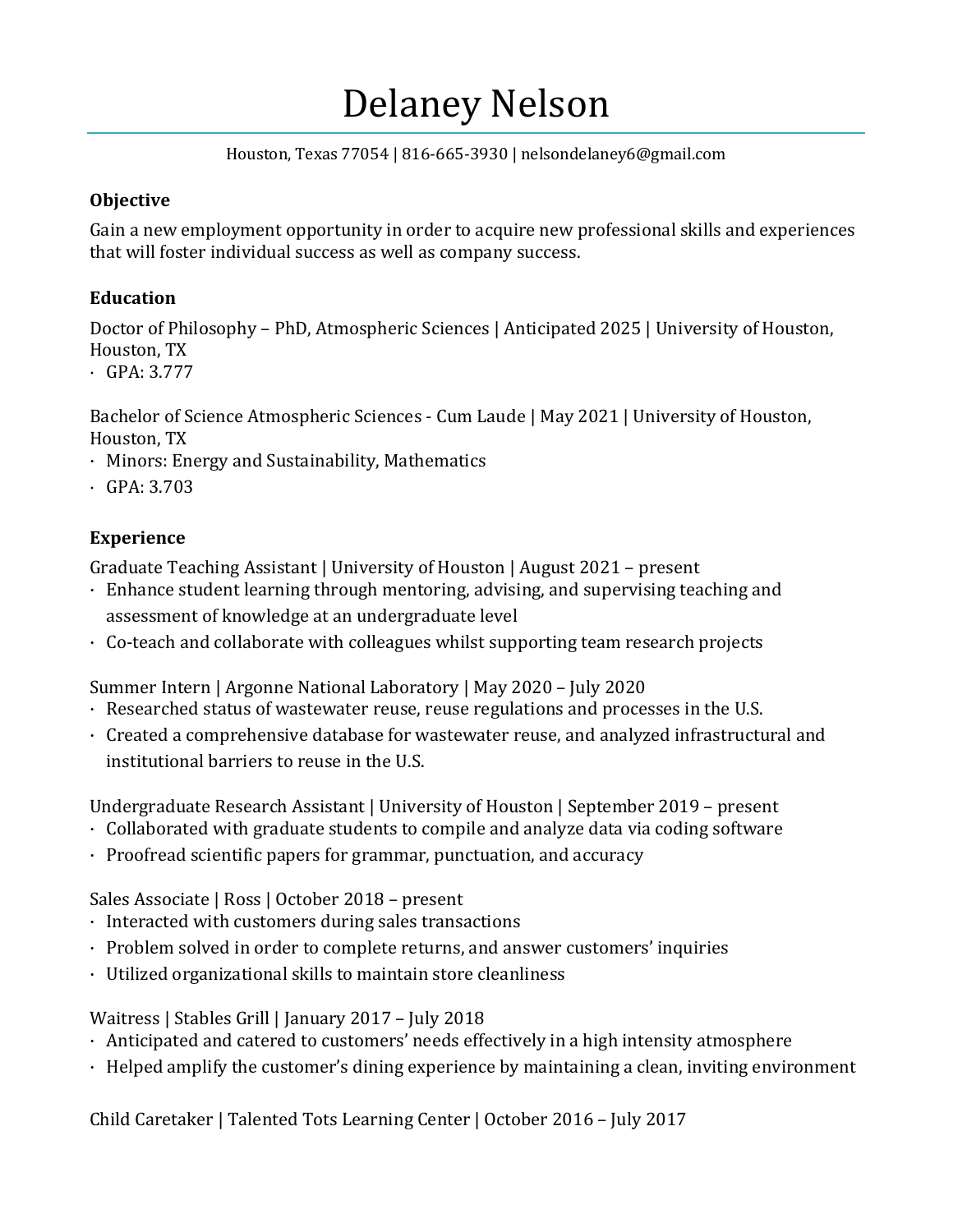- · Lead and assisted preschool-aged children in their daily routine, activities, and curriculum
- · Efficiently multitasked in order to care for every child's individual wants and needs

### **Publications**

- · Jung, J., Choi, Y., Wong, D. C., **Nelson, D.**, & Lee, S. (2021). Role of sea fog over the Yellow Sea on air quality with the direct effect of aerosols. *Journal of Geophysical Research: Atmospheres*, 126, e2020JD033498. <https://doi.org/10.1029/2020JD033498>
- · Mousavinezhad, S., Choi, Y., Pouyaei, A., Ghahremanloo, M., & **Nelson, D. L.** (2021, March 26). A comprehensive investigation of surface ozone pollution in China, 2015–2019: Separating the contributions from Meteorology and precursor emissions. Atmospheric Research. https://www.sciencedirect.com/science/article/pii/S0169809521001514.

### **Relevant Coursework**

- · Major Courses:
	- o Principles of Atmospheric Science
	- o Ecology
	- o Atmospheric Chemistry
	- o Mesoscale Meteorology
	- o Atmospheric Radiation
	- o Environmental Data Analysis
	- o Dynamic Meteorology
	- o Principles of Air Pollution
- · General Sciences & Math:
	- o Chemistry I & II and Labs
	- o Physics I, II
	- o Calculus I, II, & III
	- o Statistics for the Sciences
	- o Physical Geology and Lab
	- o Meteorology and Lab
	- o Biology I & II and Labs

### **Skills & Abilities**

- · Detail-oriented and exceptionally organized
- · Proficient with Microsoft software and graphic design applications (Photoshop, Illustrator)
- · Adaptable and responsible
- · Notable punctuality and time management skills
- · Excellent communicator and team player